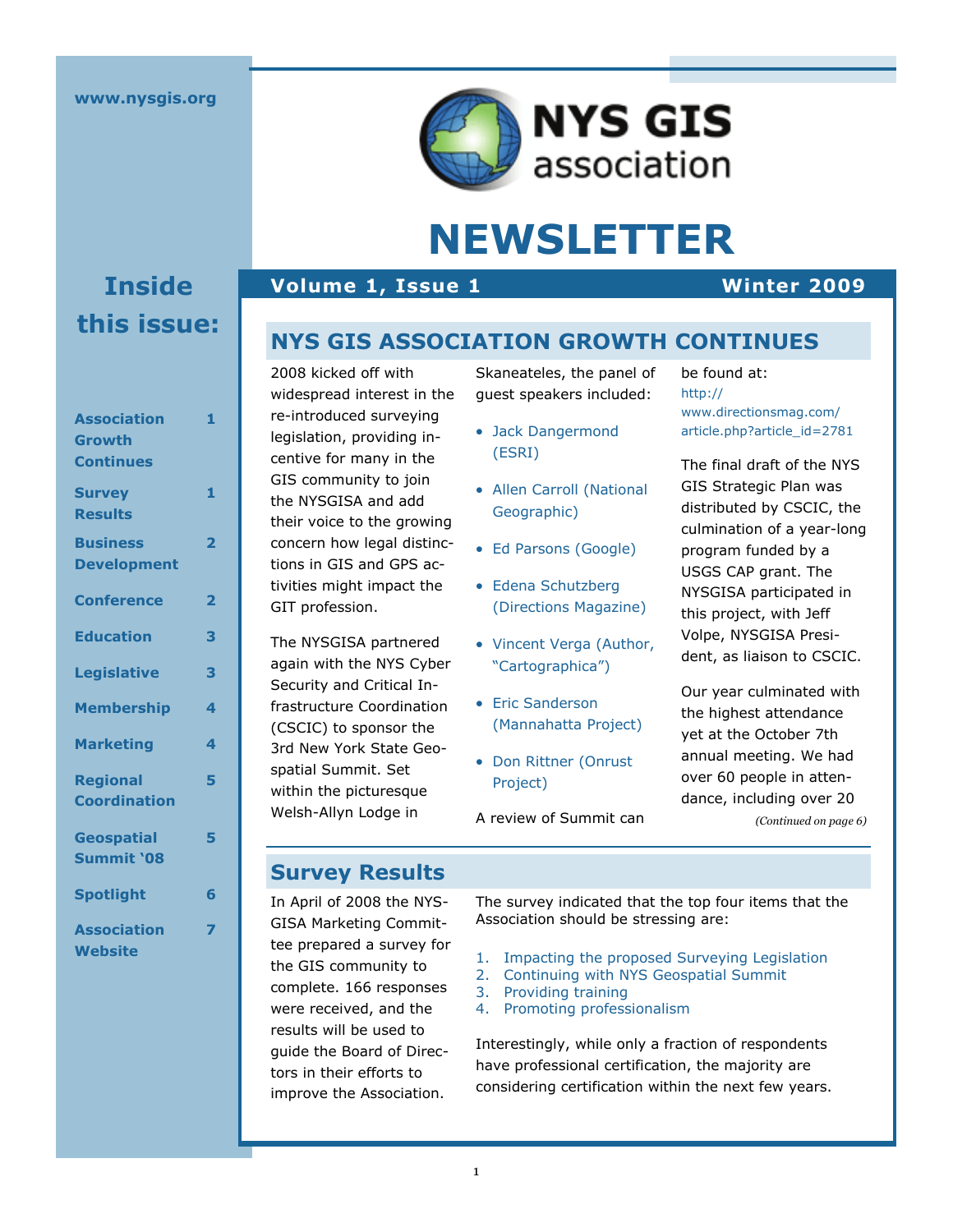## **Page 2**

ply begin and end with<br>maps showina the location of all the countries<br>of the world In fact such maps don't necessarily tell us much. No -  $\vert$ - geography poses fascinating questions about who we are and how we got to be that way, and then provides clues to the answers. It mpossible to understand history, international politics, • Promote religions, philosophy, or<br>. 'patterns of culture' without taking geography into account. Geography doesn't simmaps showing the locaof the world. In fact, is impossible to the world economy,

Kenneth C. Davis,  $u_1$  is  $u_2$  in Gis in the Gis in the Gis in the Gis in the Gis in the Gis in the Gis in the Gis in the Gis in the Gis in the Gis in the Gis in the Gis in the Gis in the Gis in the Gis in the Gis in the Gis in the Gis i Don't Know Much About Geography 1992

tion and other than the control of the control of the control of the control of the control of the control of the control of the control of the control of the control of the control of the control of the control of the con

# **Business Development**

The Business Development Committee is focused on promoting the growth of private sector GIT business in the state.

Activities this past year via quarterly conference calls have included:

- Drafting the mission and objectives
- Compiling a database identifying 749 GIT businesses in NYS

• Investigation of possible grant funding sources and technology transfer programs

Plans for this year include exploring cost feasibility for a survey of NYS GIT businesses, as well as close coordination with the Marketing and Education Committees.



In the U.S. in 2005:  $\sim$ 500,000 using GIS as part of job; growing at 15% each year.

Job market demand is ~75,000/year

http://www.esri.com/news/arcuser/0700/ umbrella11.htm

**Scott Sherwood**  Girk Cakmak Garvis L. DiLauro Austin Fisher Verne LaClaire John Trimber

# **Conference**

This new committee was formed in late 2008 with the goal of working with the NYS GIS Conference Planning Committee to improve the overall quality of the annual NYS GIS Conference.



Considerations include venue selection (meeting facility, catering, parking, lodging availability) and program content.

The 2009 New York State **Geospatial Summit** will be held at Proctor's Theatre in

Schenectady on May 11-12 (Monday and Tuesday). More information will be posted soon on the NYSGISA website and via the NYS GIS List Serve.

The 2009 **NYS GIS Conference** will be held in Lake Placid at the Crowne Plaza in October 25-27 (Sunday—Tuesday). More information can be found on the SUNY ESF website at *www.esf.edu/nysgisconf/*.

If you are interested in learning more about



coming conferences and other events, please check out the **EVENTS** page on the NYSGIS website.

up-

### **Jeff Volpe**

Heather Baker Bob Brower Ann Deakin Paul DeFrancisco Mickey Dietrich Anyee Fields Mike Fitzgerald Christa Hay Joe Jones Bruce Oswald Deb Owens Steve Polzella Tom Sears Tao Tang Josh Williams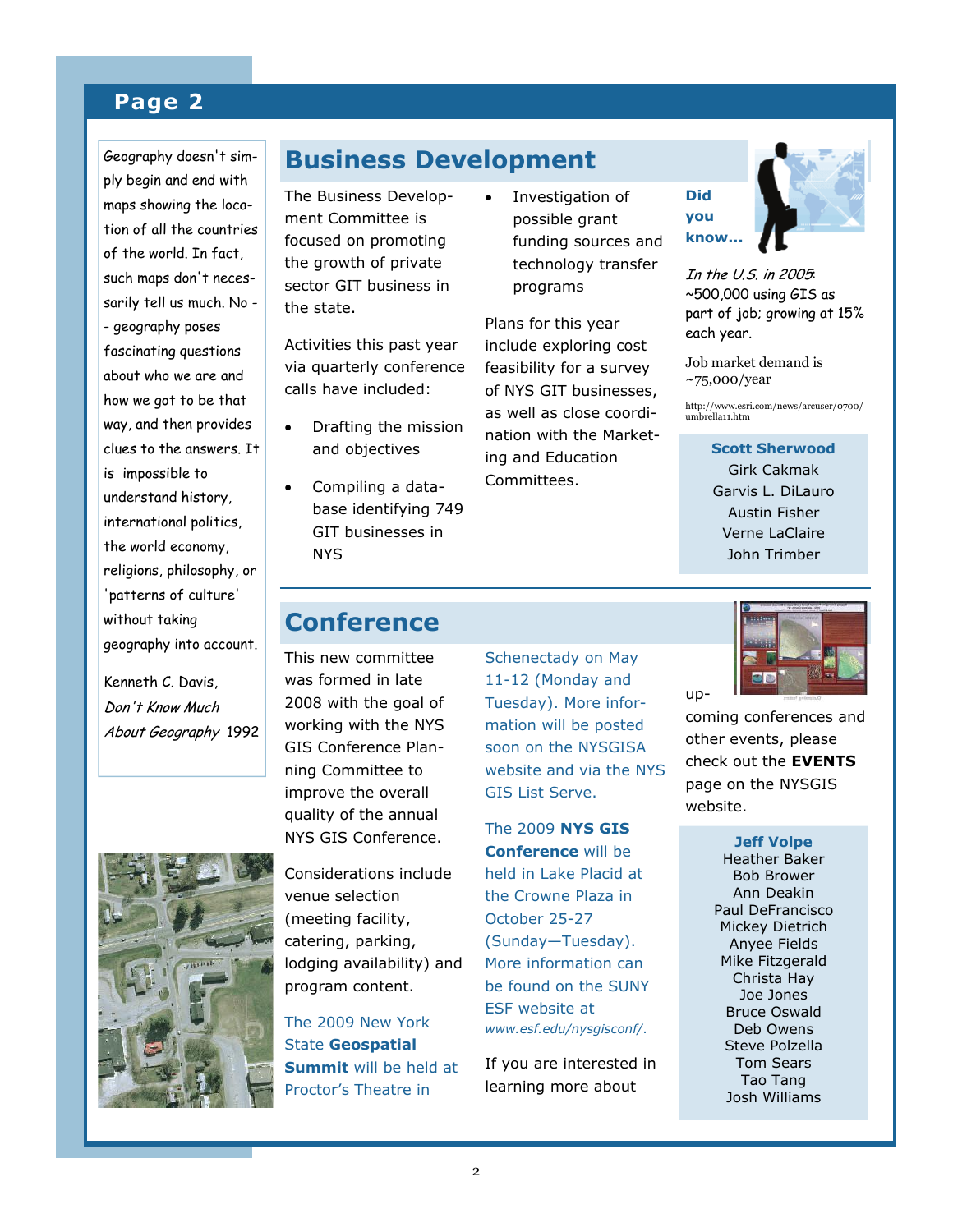# **Volume 1, Issue 1 And Page 3 According to Page 3**

# **Education**

Education plays a vital role in ensuring youths and adults integrate spatial technology into their daily activities. As students learn professions, their understanding of GIT will expand their capabilities regardless of their occupation.

The Education Committee has begun the ambitious and exciting processing of making New York State the GIT education center in the United States (if not the world!). Hopefully,

tentative discussions with the CUNY system will eventually make this goal a reality.

A strong start in this direction is indicated by the successful application of "GIT Modules" within four colleges throughout NYS, as well as last summer's "TwiST" GIT summer camp through IAGT.

The Committee will be working with the Business Development Committee to help define ways to ensure a



sufficient qualified GIT workforce in New York State. This will involve determining practical criteria for successful training programs to fit employer needs (e.g., database development, project management, technical writing, application programming, etc.).

> **Bob Brower**  Eileen Allen



# **Association Background**

The NYS GIS Association is a growing non-profit organization for New York professionals involved in GIS, Global Positioning Systems (GPS), land information systems (LIS), remote automated mapping and related geospatial technologies.

The organization is designed for those involved in the GIS community to exchange knowledge and ideas regarding important topics facing the industry in the coming years. The NYSGISA promotes a forum for open discussion regarding the direction of the GIS profession.



WHERE IS IT?!

Answer in the next NYSGISA Newsletter...

# **Legislative**

The hot topic of the year has certainly been the recent surveying legislation under review in 2008. Information about Bills S04396 and A01927 was disseminated to the NYS GIS community via the GIS List Serve and in depth at the April General meeting in Albany.

In response to the flood of feedback, the Committee drafted several letters to the NYS Senate and Assembly. These communications expressed the NYSGISA concerns with potential impact of legislation upon the GIT community, and requested the opportunity to collaborate in the crafting of the legislation to benefit both surveying and GIS professionals as well as protect the public.

Specifically, the NYS-GISA advocates complete adherence to the Model Law and Model Rules defined by the National Council of Ex-



aminers for Engineering and Surveying (NCEES).

Copies of these correspondence can be viewed on the Association's website.

> **Sam Wear**  Jason Baum Girk Cakmak Michael Crino Clare Dunn Anyee Fields Christa Hay Susan Knauss Theresa Pardo Paul Rooney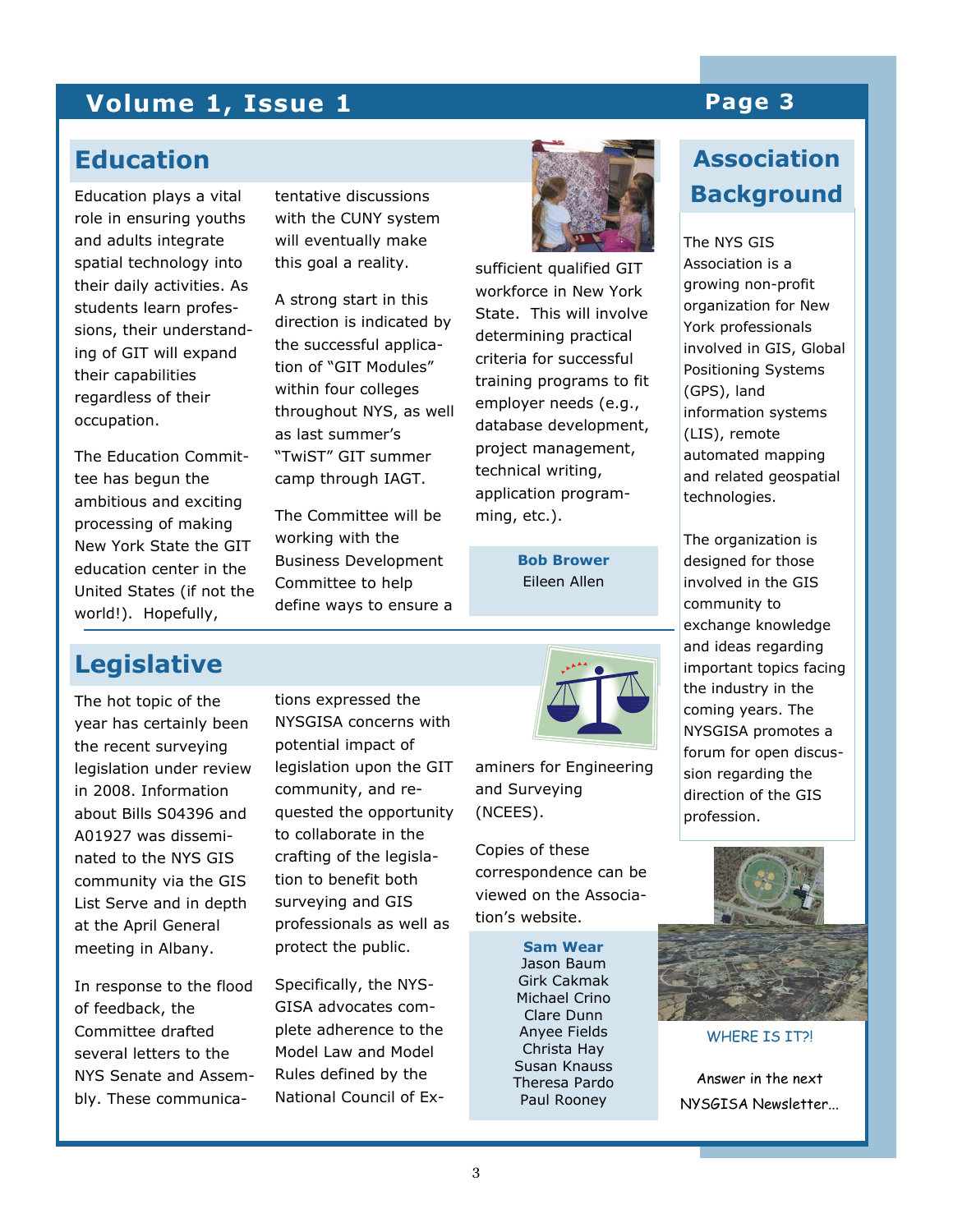## **Page 4**

# **Membership**

**John Montrésor**

*A Map of the Province of New York,* 1775

"A little instruction in the elements of cartography — a little practice in the use of the compass and the spirit level, a topographical map of the town common, an excursion with a road map—would have given me a fat round earth in place of my paper ghost."

- Mary Antin

As more people have joined and the breadth of activities of the Association has widened, the Board of Directors recognized the need for a formal committee to oversee membership.

The Membership Committee, created in late 2008, keeps the master membership database updated, tracks dues (instituted in January 2009), emails membership certificates, conducts outreach to increase membership

**Marketing** 

Success of any organization is due in large part to how well it can disseminate its message. Our Marketing Committee has made great strides in this capacity, helping promote the NYSGISA via a rich and frequently updated website, monthly "News Blips" articles on the NYS GIS List Serve, and working closely with other Committees such as Business Development and Education.

The members have

been quite active, meeting eighteen times in 2008.

In November 2008 the

in coordination with the Marketing Committee, and manages general meeting registration

In addition to these activities, the Committee has also begun a semiannual Newsletter for the NYSGISA. Launched with this first edition, the newsletter will compliment the Association's website and monthly News Blips on the NYS GIS List Serve.

and sign-in.

In 2009 the Committee will be coordinating the redesign of the website to improve site organization and provide remote website administration access and online membership.

Additional plans include increasing the number of certified and licensed professionals within the Association, as well as increasing awareness of the NYSGISA in partnership with the

Board of Directors voted to

apply a nominal membership fee to renewed annually. There will now be two membership categories: Professional (\$10) and Student (\$5).

> **Sheri Norton**  Katherine Barnes Clare Dunn Christa Hay Razy Kased Deborah Parker Carol Zollweg



Business Development Committee.

Outreach efforts have been advanced with PR materials such as flash drives, lanyards and GISP buttons.



**Bruce Oswald**  Ben Houston Julie Tolar



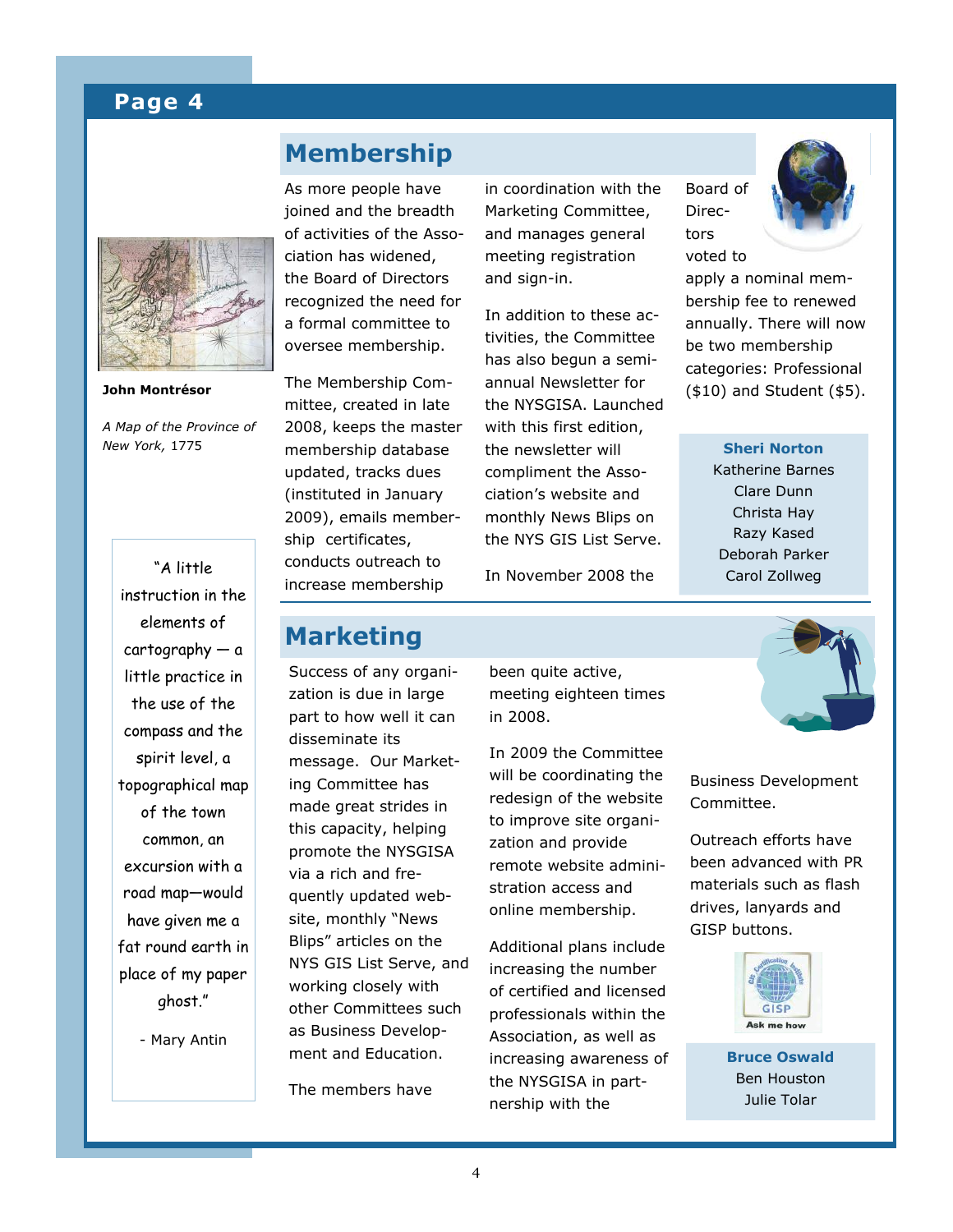# **Volume 1, Issue 1 Analyze 2 Apr 2 Apr 2 Apr 2 Apr 2 Apr 2 Apr 2 Apr 2 Apr 2 Apr 2 Apr 2 Apr 2 Apr 2 Apr 2 Apr 2 Apr 2 Apr 2 Apr 2 Apr 2 Apr 2 Apr 2 Apr 2 Apr 2 Apr 2 Apr 2 Apr 2 Apr 2 Apr 2 Apr 2 Apr 2 Apr 2 Apr 2 Apr 2 A**

# **Regional Coordination**

The Regional Coordination Committee is pleased to announce that all eleven regional

GIS users groups are currently active. Particularly exciting is the re-activation of the



Adirondack GIS Users Group (ADKGIS) and the Capital District ARC Users Group (CAPARC) in 2008.

The Committee hopes it can serve as a "nexus" for trading thoughts and coordinating programs (e.g., GISP workshops). More information on upcoming meetings can be found on the Association website.

> **Larry Alber**  Sheri Norton

# *Why Join??*

• Become a part of New York's only statewide professional GIS association.

- Keep abreast of the latest GIS events.
- Network with other geospatial professionals.
- Promote professionalism and certification within the GIS community.
- Expand the use of GIS in other professions.
- **Impact** legislation and other issues affecting GIS in New York State.











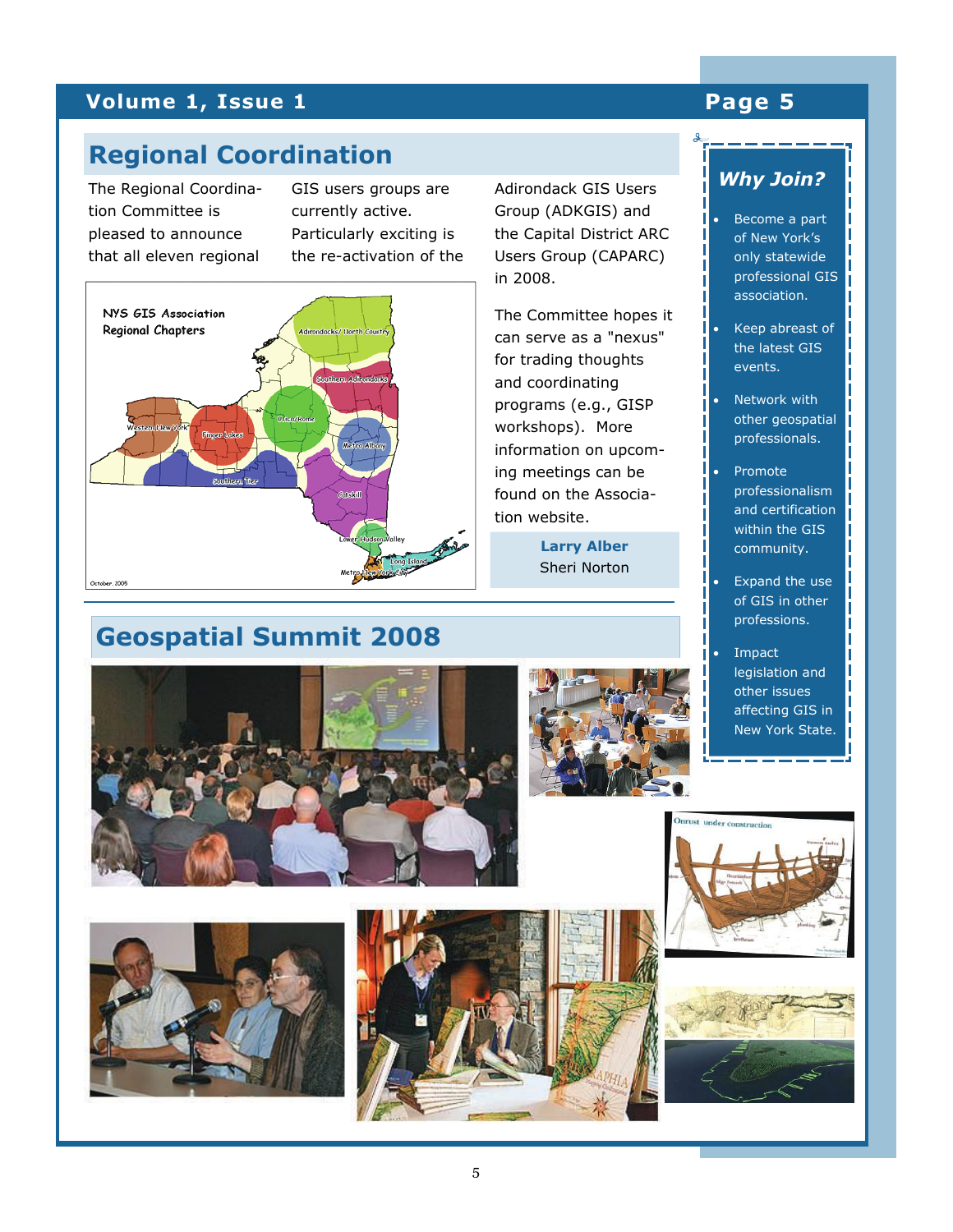# **Volume 1, Issue 1 Analyzing Contract Contract Page 6**

# **NYS GIS ASSOCIATION GROWTH CONTINUES (con't)**

### *(Continued from page 1)*

new members. Great discussions on legislative issues and marketing occurred and two new committees were formed (Conference, Membership). Awards were also given out for GISP certification. Recipients will be reimbursed the \$250 application fee for GISP certification. Our winners include:

- Karen Kwasnowski
- Heather Baker
- Deborah Parker

• Elisabetta DeGironimo

Congratulations are extended to Karen for successful GISP Certification in late December 2008!

As of early February 2008 there are now 64 GISPs in New York State. More information on the certification program can be found at the GIS Certification website: *http://www.gisci.org/* 



# **SPOTLIGHT: Geospatial Infrastructure for Economic Recovery**

The recession which began in the fall of 2008 and has continued to deepen into this new year spurred coordination between President Obama and Congress to develop a Stimulus Plan to infuse capital into numerous sectors. The intent is to create jobs and restart economic growth while producing lasting results.

Several proposals were submitted to Congress in January requesting inclusion of investment in geospatial infrastructure as part of the stimulus package.

The NYSGISA Board recently submitted a letter to Congress urging acceptance of the key messages underlying all three GIT proposals and allocating funds for national geospatial infrastructure. Reasons stipulated included:

• **Increased competitiveness**—80% of information managed by business is connected to a specific location. Access to GIT can be more efficient and provide better services.

- **Improved management of government services and assets**—90% of government information has a geospatial component, enabling GIT to integrate disparate information sources and resolve significant issues.
- **Economic growth**—The geospatial sector has steadily increased by 35% a year with the commercial side growing at an incredible rate of 100% annually.
- **Job creation**—The US Department of Labor predicts that the GIT sector is one of three technology areas that will create the most jobs



in the coming decade. Creation of high end technology jobs such as GIT should be a priority in the US.

*NOAA LIDAR Digital Surface Model — Earth Data International: NYC World Trade Center (Sept 11, 2001)*